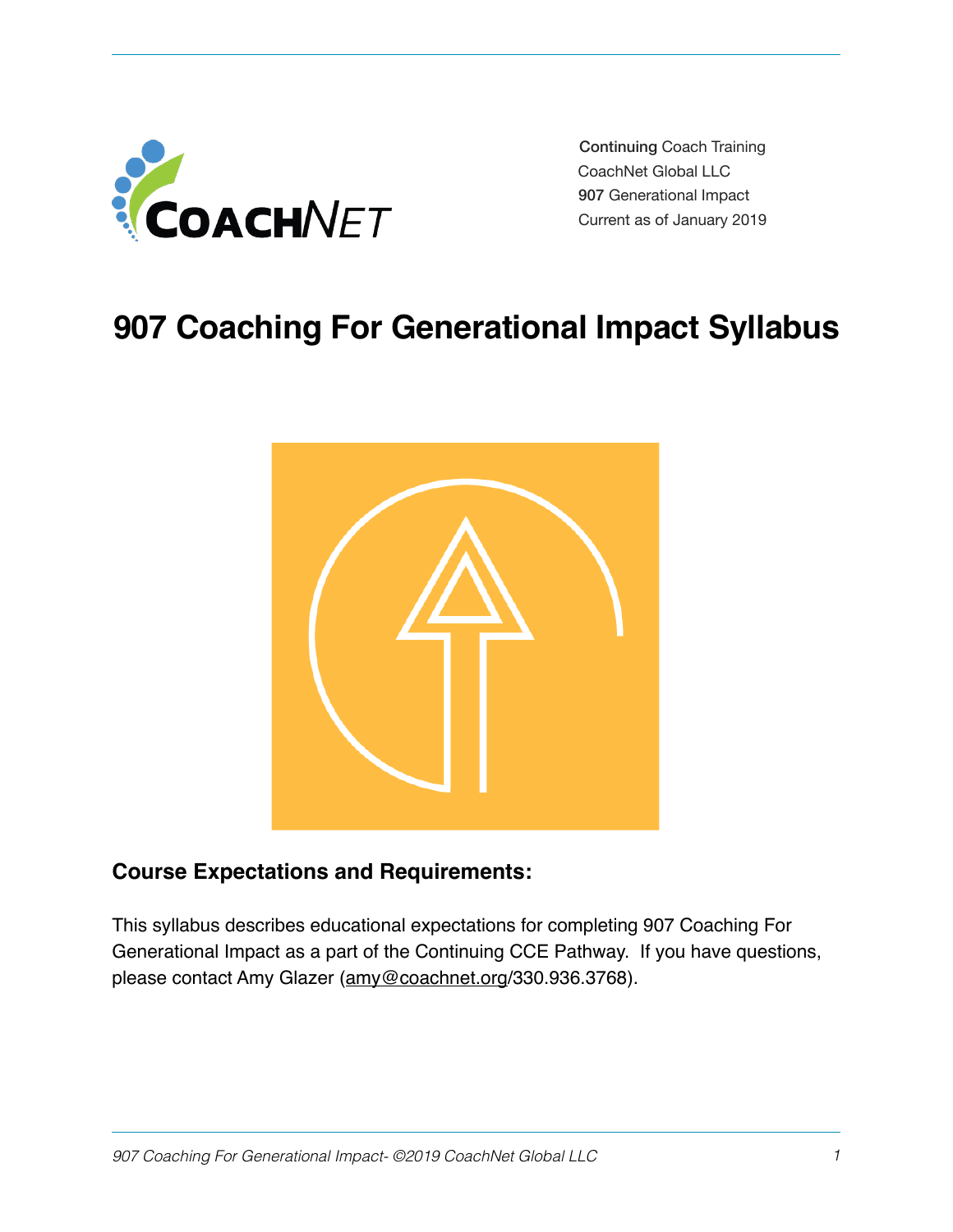#### **Basic Information:**

- 907 Coaching For Generational Impact
- Online

## **Number of Coach Specific Training Hours**:

- 4 x 60 minute class sessions (online)
- CoachNet uses a system called Zoom Meeting for our online training. You can access it through the Zoom Meeting app, or through your browser. You can acquire the link through [www.coachnet.org](http://www.coachnet.org) located in My Courses.
- One writing assignment (submitted for review by instructor).

#### **Instructor's Name:**

Amy Glazer, ACC Director of Coaching Community [amy@coachnet.org](mailto:amy@coachnet.org) 330.936.3768

## **Contacting the CoachNet Team:**

Amy Glazer, ACC Director of Coaching Community [amy@coachnet.org](mailto:amy@coachnet.org) 330.936.3768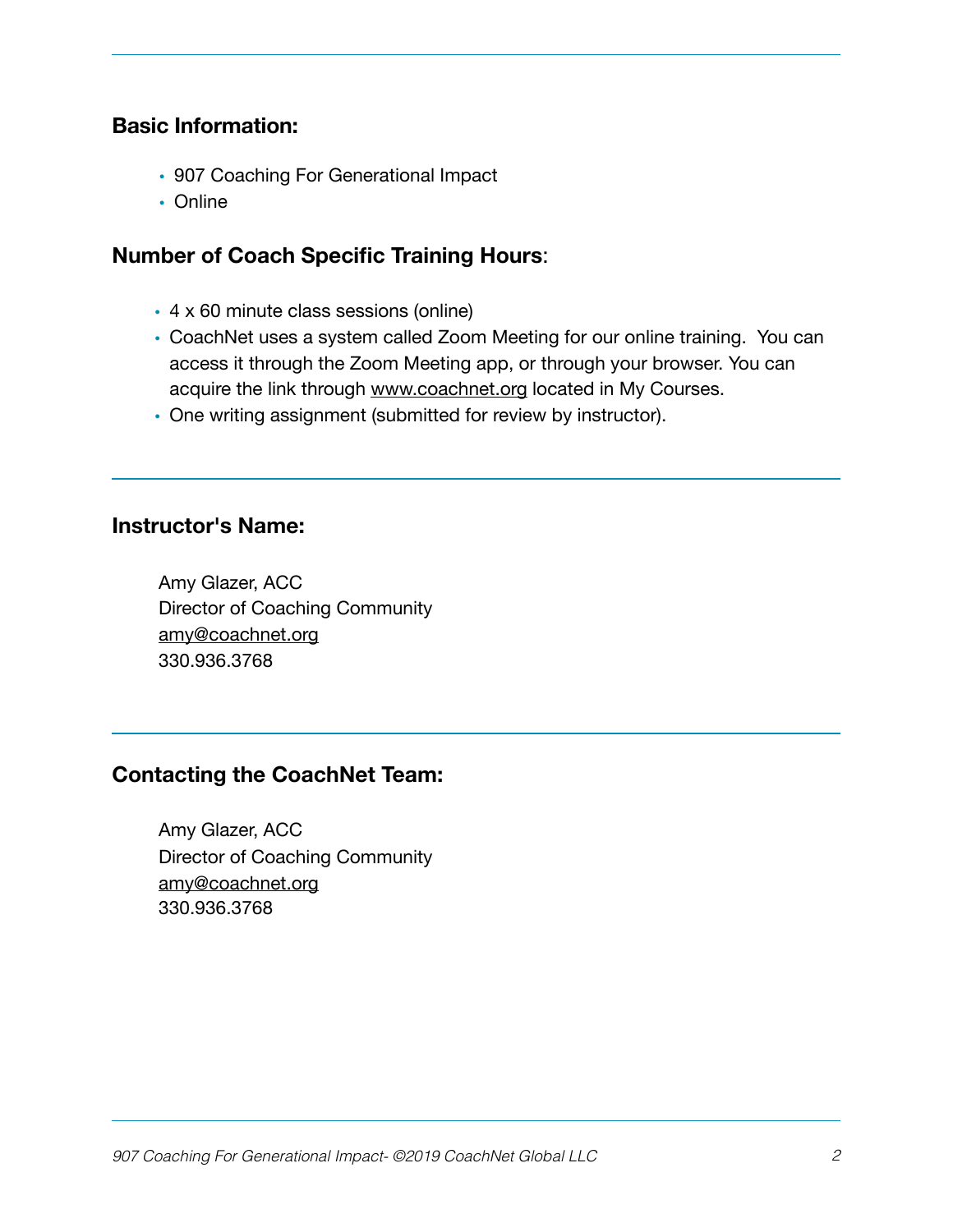## **Website Description:**

A 2013 TIME Magazine cover article called attention to how different the next generation is from past generations. But is this really true? And if it is, how can coaches adapt based on generational differences?

In this course, walk through current thinking on generational and sociological change, plus explore ways to build rapport with your clients, regardless of generation. You'll learn how to make generational differences an asset in your coaching conversations and ask questions that dig beneath the surface on multiple levels.

This course covers the following ICF Core Competencies:

- *#2 Establishing the Coaching Agreement*
- *#3 Establishing Trust & Intimacy with the Client*
- *#4 Coaching Presence*
- *#5 Active Listening*
- *#6 Powerful Questioning*
- *#7 Direct Communication*
- *#8 Creating Awareness*
- 4 60 minute sessions
- 4 coach-specific training hours
- This class is a part of the Continuing CCE Pathway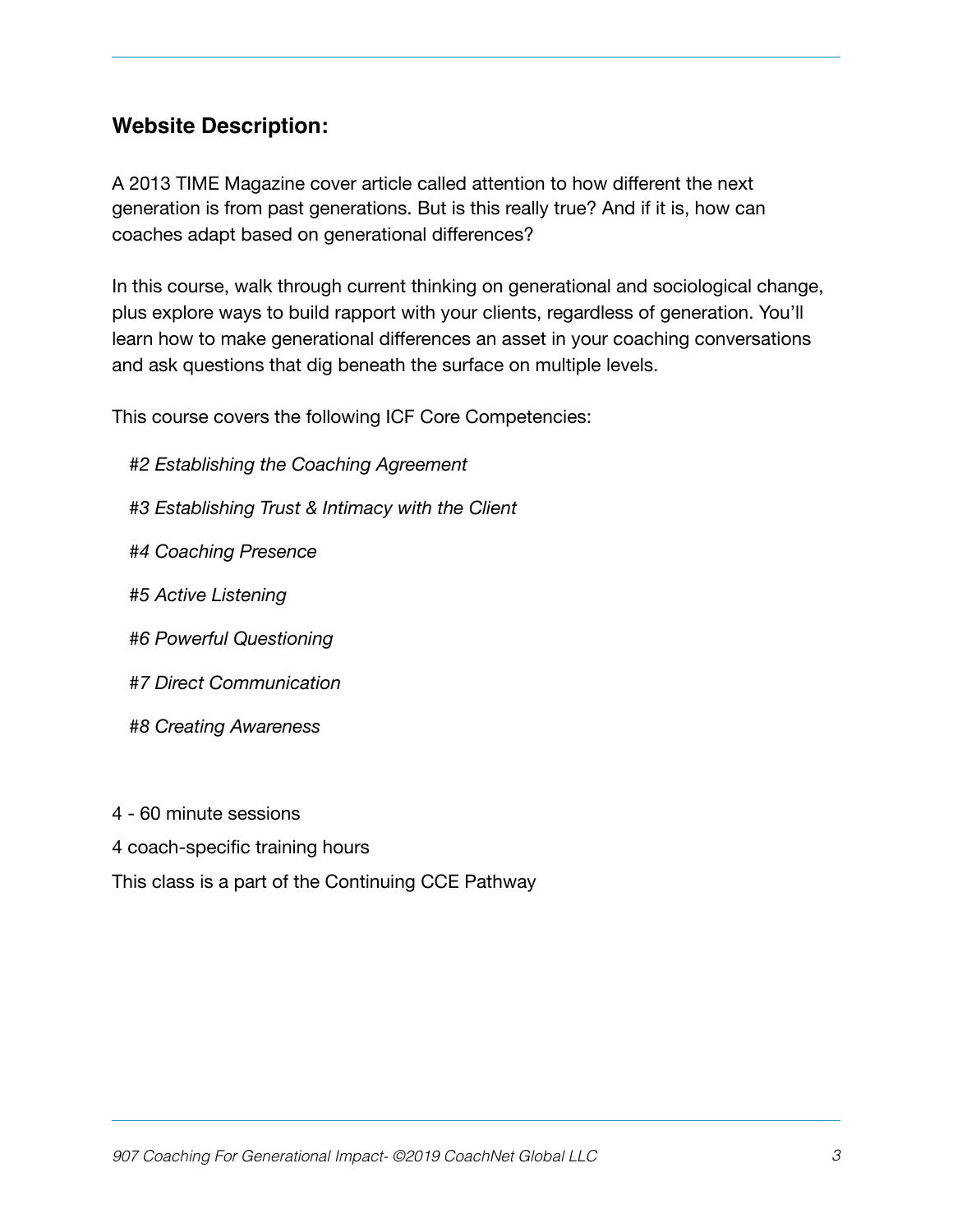# **Course Objectives:**

The objectives for this course are:

- Understand current thinking about generational differences
- Evaluate your own mindset about generational changes in four key groups
- Develop coaching strategies for each generational group
- Learn to coach across the generations, with specific strategies for coaching up generationally, coaching down, and coaching in the same generational group

## **Required Student Resources:**

To successfully complete 907 Coaching For Generational Impact, you will need:

- A reliable internet connection
- A reliable telephone
- A copy of the 907 Coaching For Generational Impact Participant's Sessions Guide
- An email address
- Word processing software to submit final assignments in Microsoft Word format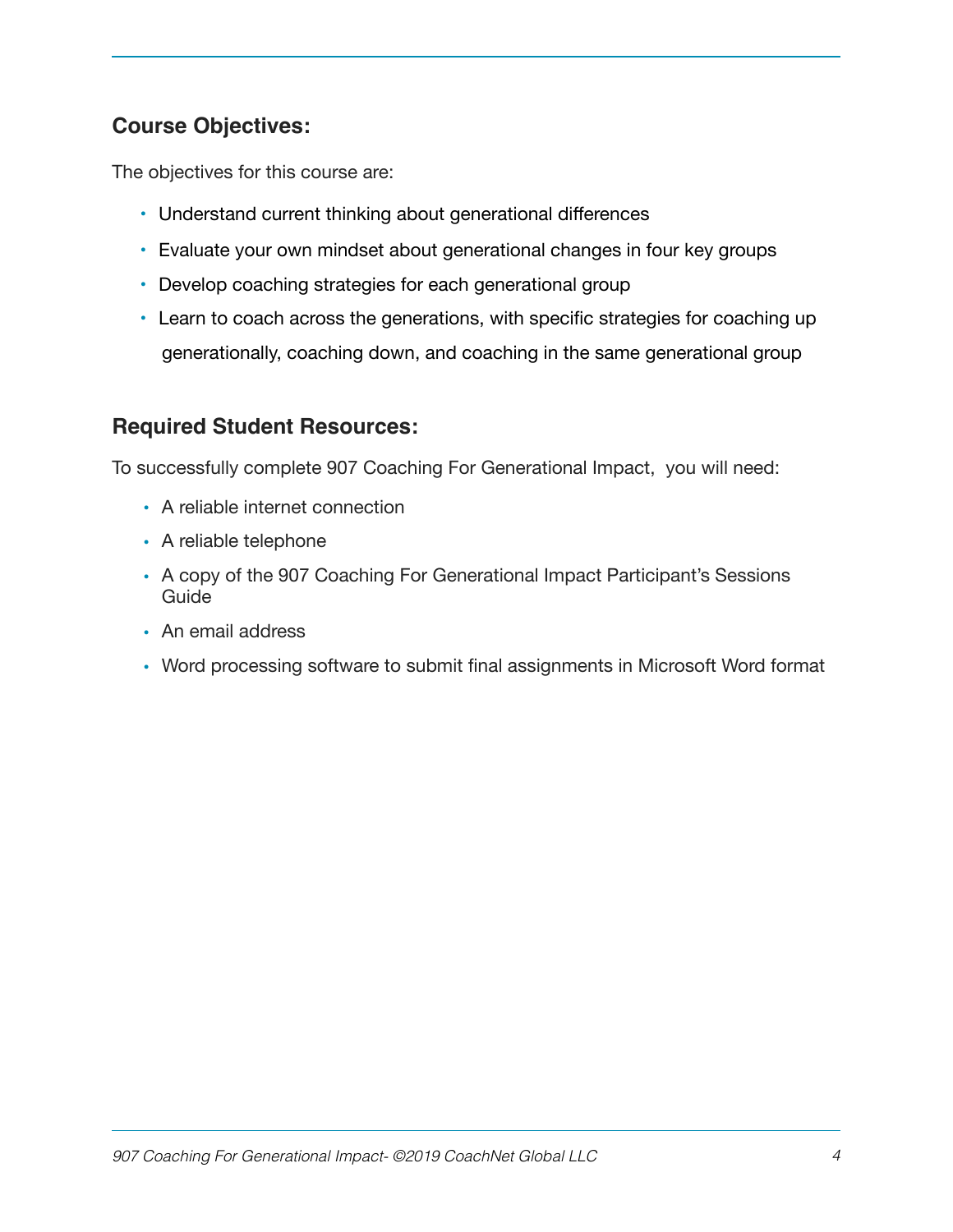# **Course Schedule/Outline/Calendar of Events:**

907 Coaching For Generational Impact follows one of two formats: online for 4 - 60 minute sessions, online for two 2 hour sessions. Both formats include follow up assignments.

907 Coaching For Generational Impact begins online 2-3 times per year on average.

| <b>Session</b> | <b>Class Focus</b>                           | <b>Follow Up Assignment</b>           |
|----------------|----------------------------------------------|---------------------------------------|
|                | <b>1</b> Generational Overview               |                                       |
|                | <b>2</b> Coaching Down Across<br>Generations |                                       |
|                | <b>3</b> Coaching Up Across<br>Generations   |                                       |
|                | 4 Language in Generational<br>Coaching       | Journal Assignment (15-45<br>Minutes) |

*Course Outline:* 

All assignments must be submitted to the Instructor within 30 days of the final class.

## **Criteria for Grading:**

907 Coaching For Generational Impact is conducted on a pass/fail basis.

You will pass 907 Coaching For Generational Impact if:

- You attend the required 75% of live course sessions and participate in class discussions
- You listen to the recordings of missed session
- You submit your writing assignments demonstrating comprehension and application of the material